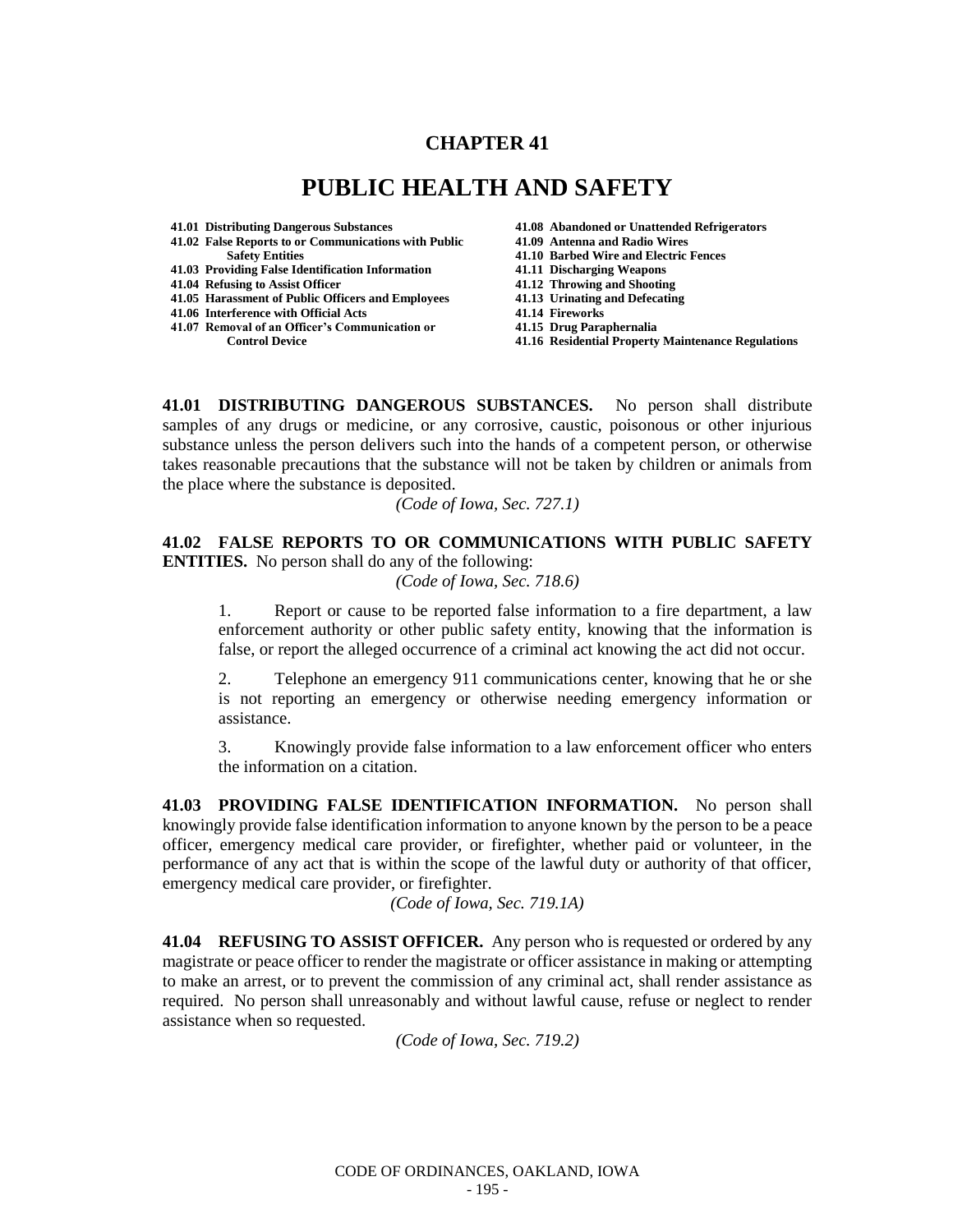**41.05 HARASSMENT OF PUBLIC OFFICERS AND EMPLOYEES.** No person shall willfully prevent or attempt to prevent any public officer or employee from performing the officer's or employee's duty.

*(Code of Iowa, Sec. 718.4)*

**41.06 INTERFERENCE WITH OFFICIAL ACTS.** No person shall knowingly resist or obstruct anyone known by the person to be a peace officer, jailer, emergency medical care provider under Chapter 147A of the *Code of Iowa*, or firefighter, whether paid or volunteer, or a person performing bailiff duties pursuant to Section 602.1303[4] of the *Code of Iowa*, in the performance of any act that is within the scope of the lawful duty or authority of that officer, jailer, emergency medical care provider, or firefighter, or person performing bailiff duties, or shall knowingly resist or obstruct the service or execution by any authorized person of any civil or criminal process or order of any court. The terms "resist" and "obstruct" as used in this section do not include verbal harassment unless the verbal harassment is accompanied by a present ability and apparent intention to execute a verbal threat physically.

*(Code of Iowa, Sec. 719.1)*

**41.07 REMOVAL OF AN OFFICER'S COMMUNICATION OR CONTROL DEVICE.**  No person shall knowingly or intentionally remove or attempt to remove a communication device or any device used for control from the possession of a peace officer or correctional officer, when the officer is in the performance of any act which is within the scope of the lawful duty or authority of that officer and the person knew or should have known the individual to be an officer.

*(Code of Iowa, Sec. 708.12)*

**41.08 ABANDONED OR UNATTENDED REFRIGERATORS.** No person shall abandon or otherwise leave unattended any refrigerator, ice box, or any major appliance, with doors that may become locked, outside of buildings and accessible to children, nor shall any person allow any such refrigerator, ice box, or similar container, to remain outside of buildings on premises in the person's possession or control, abandoned or unattended and so accessible to children. *(Code of Iowa, Sec. 727.3)*

**41.09 ANTENNA AND RADIO WIRES.** It is unlawful for a person to allow antenna wires, antenna supports, radio wires, or television wires to exist over any street, alley, highway, sidewalk, public way, public ground, or public building without written consent of the Council. *(Code of Iowa, Sec. 364.12[2])*

**41.10 BARBED WIRE AND ELECTRIC FENCES.** It is unlawful for a person to use barbed wire or electric fences to enclose land within the City limits without the written consent of the Council unless such land consists of ten (10) acres or more and is used as agricultural land.

### **41.11 DISCHARGING WEAPONS.**

1. It is unlawful for a person to discharge rifles, shotguns, revolvers, pistols, guns, or other firearms of any kind within the City limits except by written consent of the Council.

2. No person shall intentionally discharge a firearm in a reckless manner.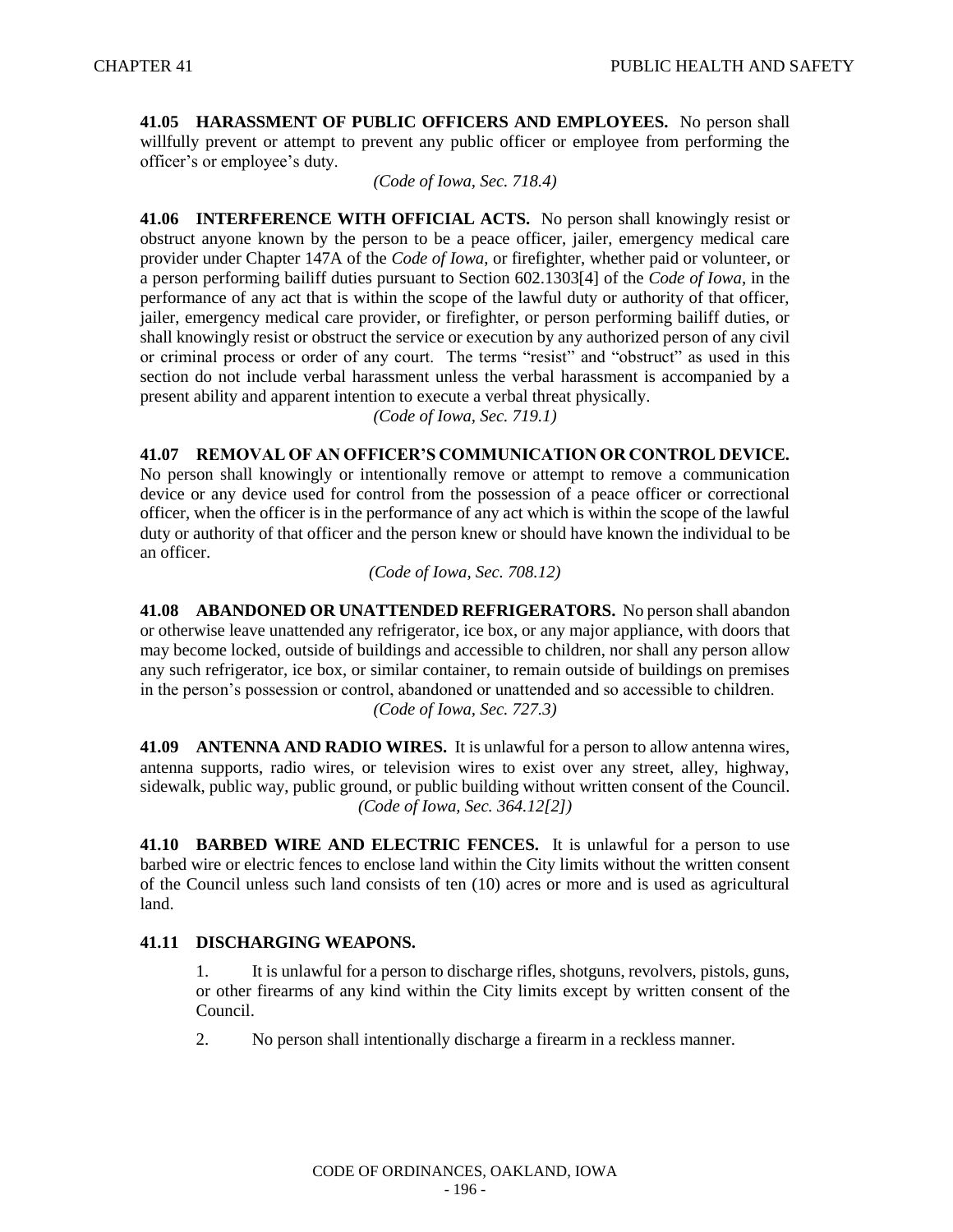**41.12 THROWING AND SHOOTING.** It is unlawful for a person to throw stones, bricks, or missiles of any kind or to shoot arrows, paintballs, rubber guns, slingshots, air rifles, BB guns, or other dangerous instruments or toys on or into any street, alley, highway, sidewalk, public way, public ground, or public building, without written consent of the Council. *(Code of Iowa, Sec. 364.12[2])*

**41.13 URINATING AND DEFECATING.** It is unlawful for any person to urinate or defecate onto any sidewalk, street, alley, or other public way, or onto any public or private building, including but not limited to the wall, floor, hallway, steps, stairway, doorway, or window thereof, or onto any public or private land.

**41.14 FIREWORKS.** The sale, use or exploding of fireworks within the City is subject to the following:

1. Definition. For purposes of this section, definitions are enumerated in the Iowa Code Section 727.2, which definitions are incorporated herein by reference. *(Code of Iowa, Sec. 727.2)*

2. Sales – General Regulations.

A. Prior to any person engaging in the sale of consumer fireworks, the following shall be provided to the Fire Chief:

> (1) License: Proof of valid license issued from the state fire marshal.

> (2) Liability Insurance: Proof of liability insurance separate from the building property insurance specifically showing coverage of fireworks sales for an aggregate amount of \$2,000,000.

> (3) Fire Inspection: Any property, building, or premise whether it be permanent or temporary, intended for the sale of consumer fireworks shall have an initial fire inspection completed by the Fire Chief prior to engaging in the sale of consumer fireworks. The Fire Chief or their designee shall cause an annual inspection to occur meeting the requirements of the National Fire Protection Code 1124 (2006 Edition) and the current fire code adopted by the City of Oakland. Inspection costs shall be assessed as follows:

> > (i) Permanent structure where fireworks are sold – annual inspection fee of \$100.

> > (ii) Temporary or non-brick or mortar building where fireworks are sold – annual inspection fee of \$200.

B. Dates of Sale: Consumer fireworks sales shall only be conducted in accordance with dates and times designated by Iowa Code Section 727.2. It shall be unlawful to sell consumer fireworks without meeting the requirements specified in this ordinance, or to sell fireworks outside of the dates specified.

> (1) Approved consumer fireworks sales meeting the requirements of this chapter shall be allowed from an approved permanent structure or building between June 1 and July 8 and from December 10 until January 3.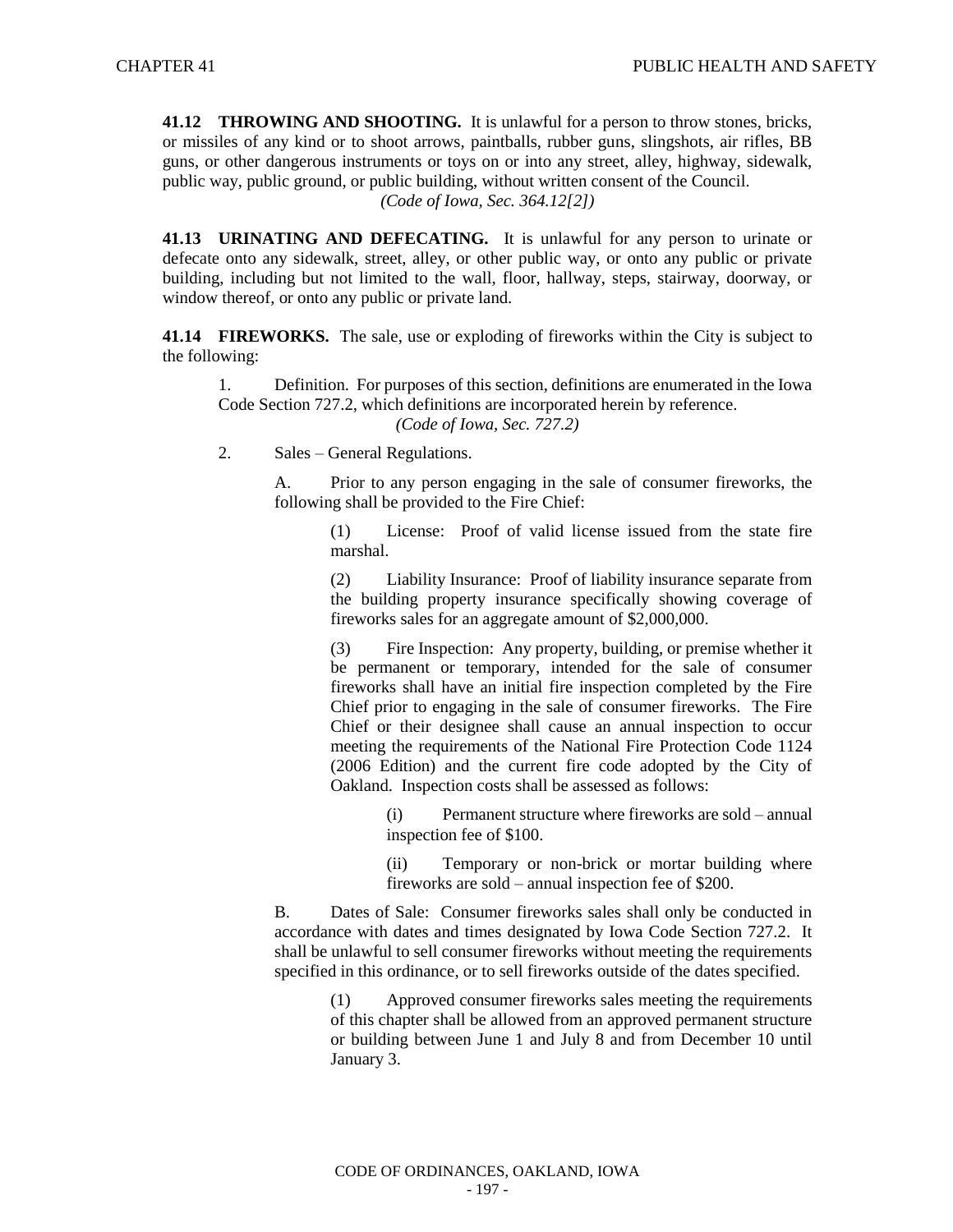(2) Approved consumer fireworks sales meeting the requirements of this chapter shall be allowed from an approved temporary structure between June 13 and July 8.

C. Safety Requirements: The following safety requirements shall be adopted for all locations where consumer fireworks are sold:

> (1) Not more than 100 pounds of total aggregate weight of DOT 1.4 class consumer fireworks shall be located inside a commercial business with other mercantile products for sale.

> (2) Not more than 500 pounds of total aggregate weight of DOT 1.4 class consumer fireworks shall be located inside a building where fireworks are the primary business.

> (3) Not more than 1000 pounds of total aggregate weight of DOT 1.4 class consumer fireworks shall be located in a temporary structure used primarily for fireworks sales.

> (4) Any permanent structure used primarily for the purpose of consumer fireworks sales shall be located 35 feet from a property line, public roadway, alley, or highway; and 70 feet from an inhabited building.

> (5) Any temporary structure having between 500 and 1000 pounds of total aggregate weight of DOT 1.4 class consumer fireworks shall be located 55 feet from a property line, public roadway, alley, or highway; and 110 feet from an inhabited building.

> (6) Smoking, open flame source, or matches shall not be located within 50 feet where consumer fireworks are sold. The following exemptions apply:

> > (i) Lighters and matches may be sold as part of a retail business in commercial structures who engage in other merchandise sales where consumer fireworks are not the primary business.

> > (ii) Locations that engage in consumer fireworks sales as a primary source of revenue may sell extended lighters so long as lighters are located in a sealed package and not opened within the store premises.

(7) All electrical wiring shall meet NFPA 70 *National Electrical Code*. Permanent structures or buildings used primarily for consumer fireworks sales shall meet wiring requirements for a hazardous location, including covered light fixtures to avoid sparks upon failure or damage to lights.

(8) Locations shall maintain a 48-inch clear aisles between consumer fireworks display shelves.

(9) Locations shall maintain two approved exits for egress during an emergency. All approved exits shall be clearly marked with signage; except that, exit signs shall be illuminated in permanent structures.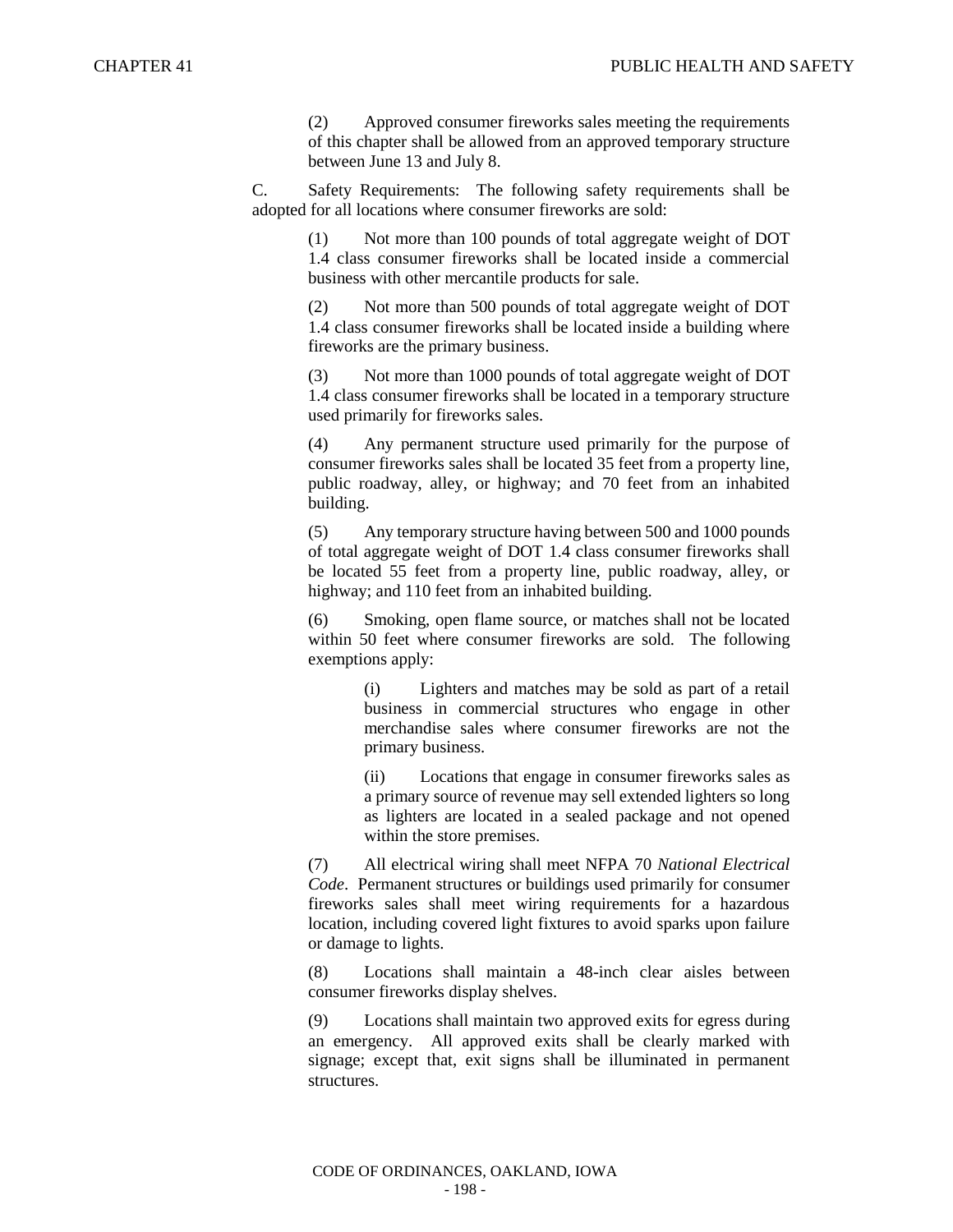(10) Consumer fireworks sales shall only be permitted in a single story at grade building or structure to facilitate easy exiting during an emergency.

(11) Locations shall have a minimum of two 10 pound ABC rated fire extinguishers mounted in accordance with NFPA 10. Additional fire extinguishers shall be placed in locations to prevent travel distance exceeding 75 feet in order to reach a fire extinguisher.

(12) All doors used as service doors outside the view of a clerk shall be locked to prevent unauthorized persons from entering the building unnoticed. If doors are approved exit doors as part of the two approved exits needed, they shall be operable without special tools, keys, or knowledge. Delayed or alarmed egress doors are permitted so long as release is activated within 8 seconds.

(13) No persons under the influence of alcohol, drugs, or narcotics, shall be allowed to remain in the business where consumer fireworks are sold as a primary business.

(14) No more than one conex container or approved explosive magazine shall be located on site for short-term storage of extra product. All containers shall be properly placarded and equipped with tamper proof locking devices. It is permitted to place containers in a security fenced area.

(15) Individual consumer fireworks devices or opened consumer fireworks packages shall not be permitted to be displayed. No open fuses shall be exposed during storage inside a sales location.

(16) Consumer fireworks sales shall only be allowed in areas zoned for commercial use.

(17) Any person engaged in consumer firework sales in any other zone other than commercial zoned areas shall not be approved for sales within the City limits.

(18) No person shall sell a DOT 1.4 class consumer firework to a person under the age of 18.

(19) Consumer fireworks shall not be sold to an intoxicated person or to any person whom a reasonable person would believe may be impaired by other substances.

3. Fireworks – Discharging General Requirements.

A. No person under the age of 18 shall discharge a DOT 1.4 class consumer firework without parental supervision.

B. A person shall only discharge a consumer fireworks device on real property they own or on property where consent has been given. Novelties, including snakes, sparklers, or caps, can be discharged on a public place so long as all trash, wrappers, and wires are properly disposed of.

C. Consumer fireworks shall not be discharged by persons showing visible signs of, or determined to be, intoxicated or under the influence of a drug or narcotic.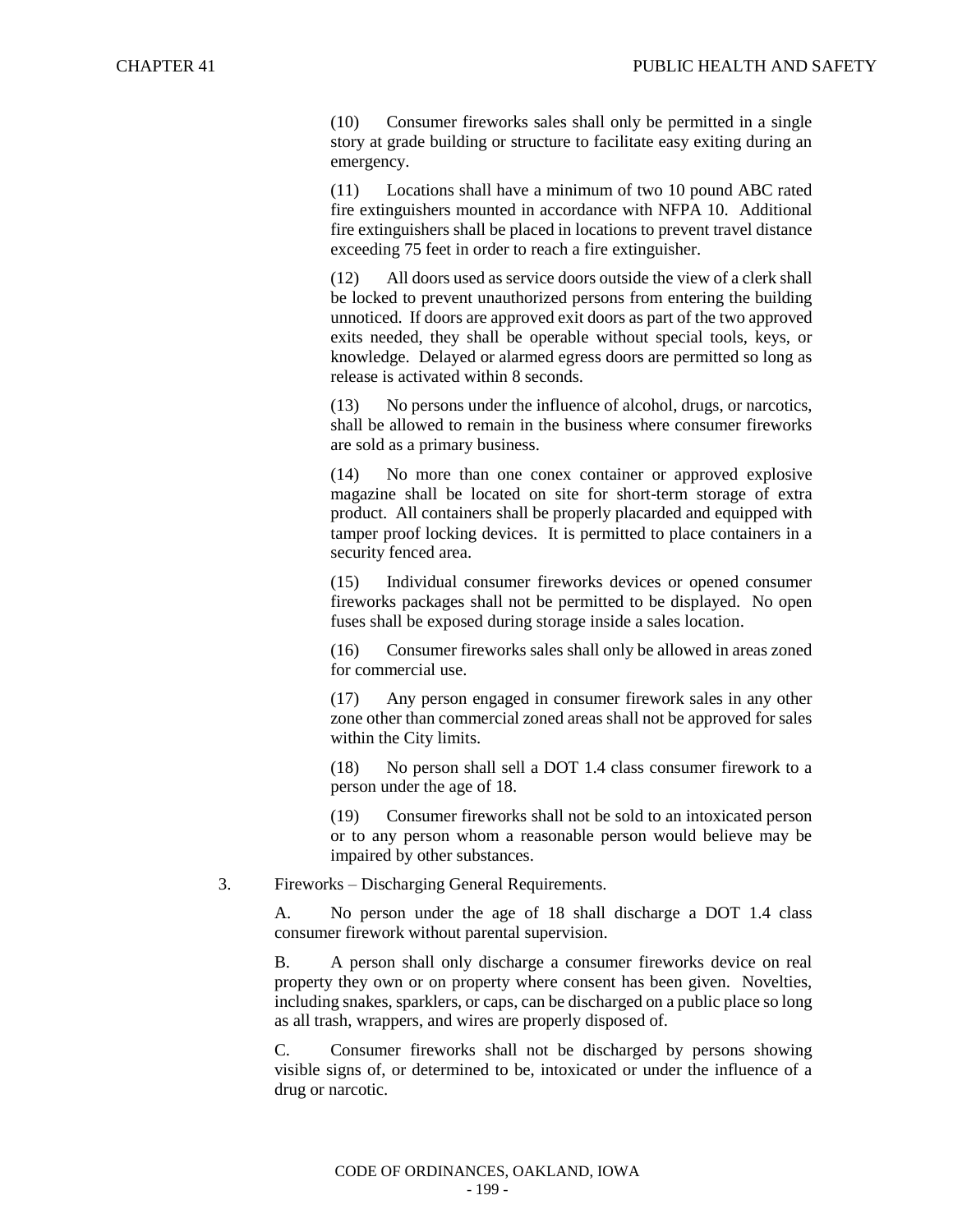D. Any person discharging a consumer fireworks device assumes all responsibility for its operation and the consequences thereof. No person shall discharge a consumer fireworks device in a reckless manner or manner likely to cause death, injury, fire, or property damage.

E. No person shall discharge a consumer fireworks device outside the following dates and hours:

(1) July 1 thru July 8 from the hours of 9 a.m. until 10 p.m.

Exception: discharge hours are extended to 11 p.m. on July  $4<sup>th</sup>$  only.

(2) December 31 thru 12:30 a.m. on January 1.

F. It shall be unlawful to alter, remove, or discharge components of a consumer fireworks device from its intended method of discharging.

G. Sky lantern open flame devices are not permitted to be released within the City limits, except if tethered by a retrievable rope so long as the person discharging has control over the sky lantern.

H. The City may, upon application in writing, grant a permit for the display of display fireworks on public property by a City agency, fair associations, amusement parks and other organizations or groups of individuals approved by City authorities when such display fireworks display will be handled by a competent operator. No permit shall be granted hereunder unless the operator or sponsoring organization has filed with the City evidence of insurance in the following amounts:

| (1) | Personal Injury:        | \$250,000 per person. |
|-----|-------------------------|-----------------------|
| (2) | <b>Property Damage:</b> | \$50,000.             |
| (3) | Total Exposure          | \$1,000,000.          |

4. Violations. All violations of any provisions of this chapter are hereby declared simple misdemeanors and/or municipal infractions. Violations may be prosecuted as either a misdemeanor criminal offense or a municipal infraction at the sole discretion of the Fire Chief or peace officer. Fines shall be set by resolution of the City Council. Violations of this chapter shall be reported to the state fire marshal.

5. Exceptions. This section does not prohibit the sale by a resident, dealer, manufacturer or jobber of such fireworks as are not prohibited; or the sale of any kind of fireworks if they are to be shipped out of State; or the sale or use of blank cartridges for a show or theater, or for signal purposes in athletic sports or by railroads or trucks for signal purposes, or by a recognized military organization. This section does not apply to any substance or composition prepared and sold for medicinal or fumigation purposes.

*(Section 41.14 – Ord. 50 – Feb. 18 Supp.)*

#### **41.15 DRUG PARAPHERNALIA.**

*(Code of Iowa, Sec. 124.414)*

1. As used in this section "drug paraphernalia" means all equipment, products or materials of any kind used or attempted to be used in combination with a controlled substance, except those items used in combination with the lawful use of a controlled substance, to knowingly or intentionally and primarily do any of the following: